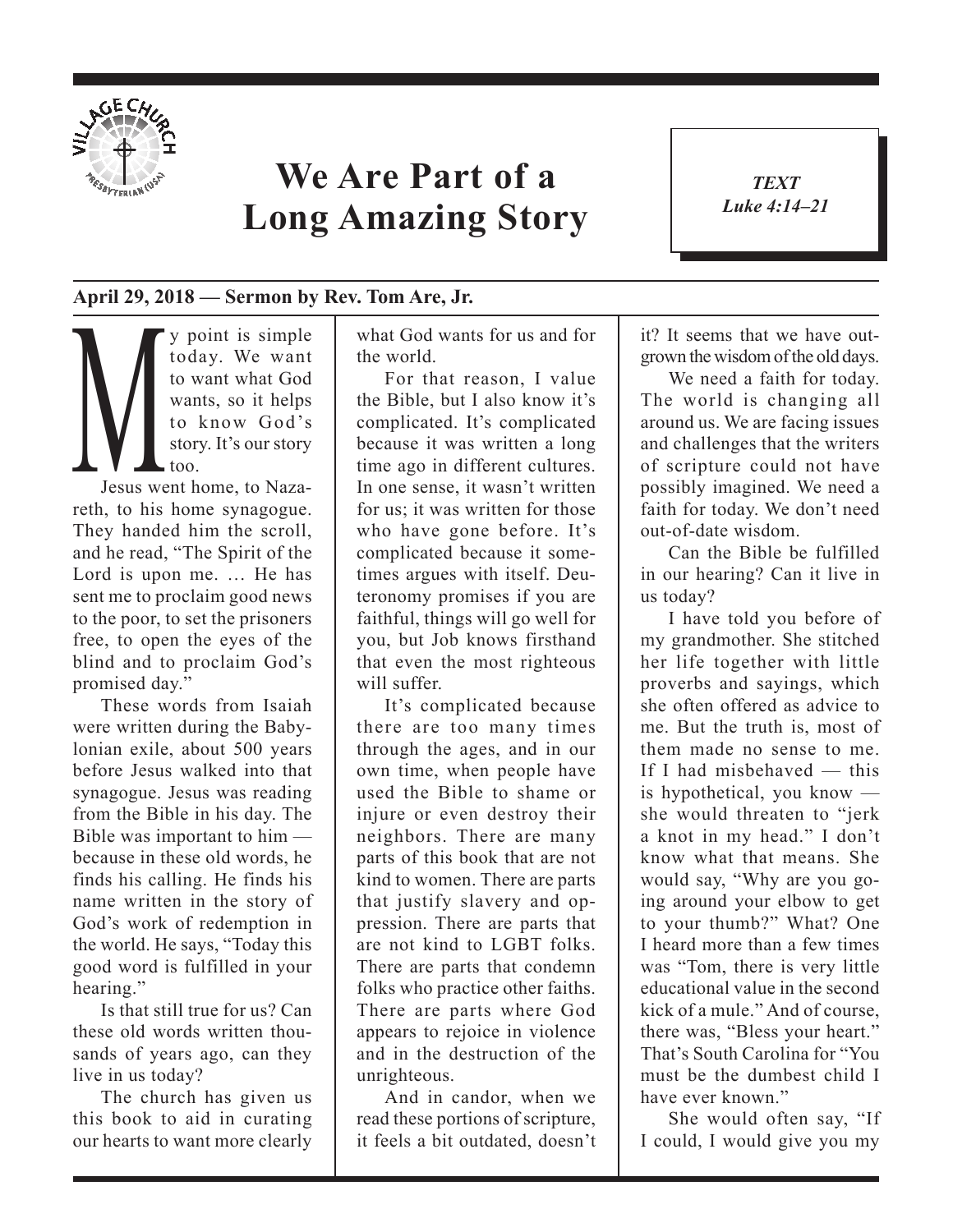2

heart for the hurting times." She had a saying for everything. But most of it felt confusing or irrelevant. I think the Bible can seem that way.

So, we should notice that Jesus needs scripture to guide him. He goes to the synagogue, and he finds his own name written in these ancient words from Isaiah. He wraps himself in these words and says, "Today this scripture is fulfilled in your hearing." Jesus is curating his own heart with scripture.

How does that happen?

Brian Blount, president of Union Seminary in Virginia where our own Essie Reinke and Owen Gray graduated last year — says it is not enough for us to worry about what the biblical text means; we must pay attention to what the text does in us.<sup>1</sup> I think that's right. I have learned that scripture is not just something we understand; it is something we stand under. It shapes our living. And when it does, it becomes the word of God for us.

Several years ago, I read A.J. Jacobs' book *A Year of Living Biblically.* Jacobs, as a project, commits himself to follow the Bible as literally as possible for one year. He finds Leviticus 19:27, which makes it clear he can no longer shave his beard. As a result, he is mistaken for Moses or Abraham Lincoln or even ZZ Top.

Now I must say Jacobs does not approach scripture in the same fashion that I do. He believes that these writings are to be lived literally. I advocate reading the scriptures seriously, but not literally. Nevertheless, I was not surprised to see that Jacobs finds himself changing. He begins to value things he had not valued before, to long for things he had previously ignored. Psalm 34 says, "Keep your tongue from evil." He discovers that "refraining from speaking negative thoughts results in having fewer negative thoughts."2

He begins to pray. He says, "I still can't wrap my brain around the notion that God would change his mind because we ask him to. And yet … I love these prayers. … Every night I pray for others for ten minutes — a friend about to undergo a cornea operation, my great-aunt whose sweet husband just died. … It's ten minutes where it's impossible to be self-centered.3

"A lot of my friends," he writes, "expect me to speak like a walking King James Bible. They want me … to spout words like *thou* and *woe unto* and *whosoever shall. ...* A phone call begins, "Verily, I ask thee, would you like to meet us for pizza?"… I play along, "Yea, I shall rejoice in a feast of pizza. …" But then he says, "Speaking biblically requires a far more radical change than raising my diction a few notches. It requires a total switch in the content of my conversation: no lying, no complaining, no gossip."4

He was finding his name in the story, and the word was being fulfilled today. He discovered that the Bible is not simply a word we understand; it is a word we stand under.

Of course, what happened first is he had to study the book.

If we want to want what God wants, it makes sense that we would pay attention to God's story. That's why what you are doing right now is important. Because every Sunday in worship, we take time to read and stand under these words, trusting that they might be fulfilled in our hearing. That's why every week there are opportunities to study with others.

I would encourage this: Every year, invest some time in the study of scripture. Some of you do this every week, but most do not. But for all of us, pick an experience at least once a year and invest in learning something about this faith that you don't already know. Take a class, go on a retreat. Join a Village Connect group. It matters, because once you learn the story, you will discover the words come to life in you.

Dr. Lyman looked at us and said, "It's a girl." And she slapped at the air, and I cried. Carol cried. And then the doctor said, "Cindy, how about come get this baby." Cindy was the nurse, and it seemed a normal thing for her to do. So, it took a minute for me to realize that they were working with her rather feverishly. She wasn't breathing. They say that babies do that all the time when they are first born. But that didn't matter in the moment. She began to turn blue. From her head to her toes, she was blue. I prayed, "God make her